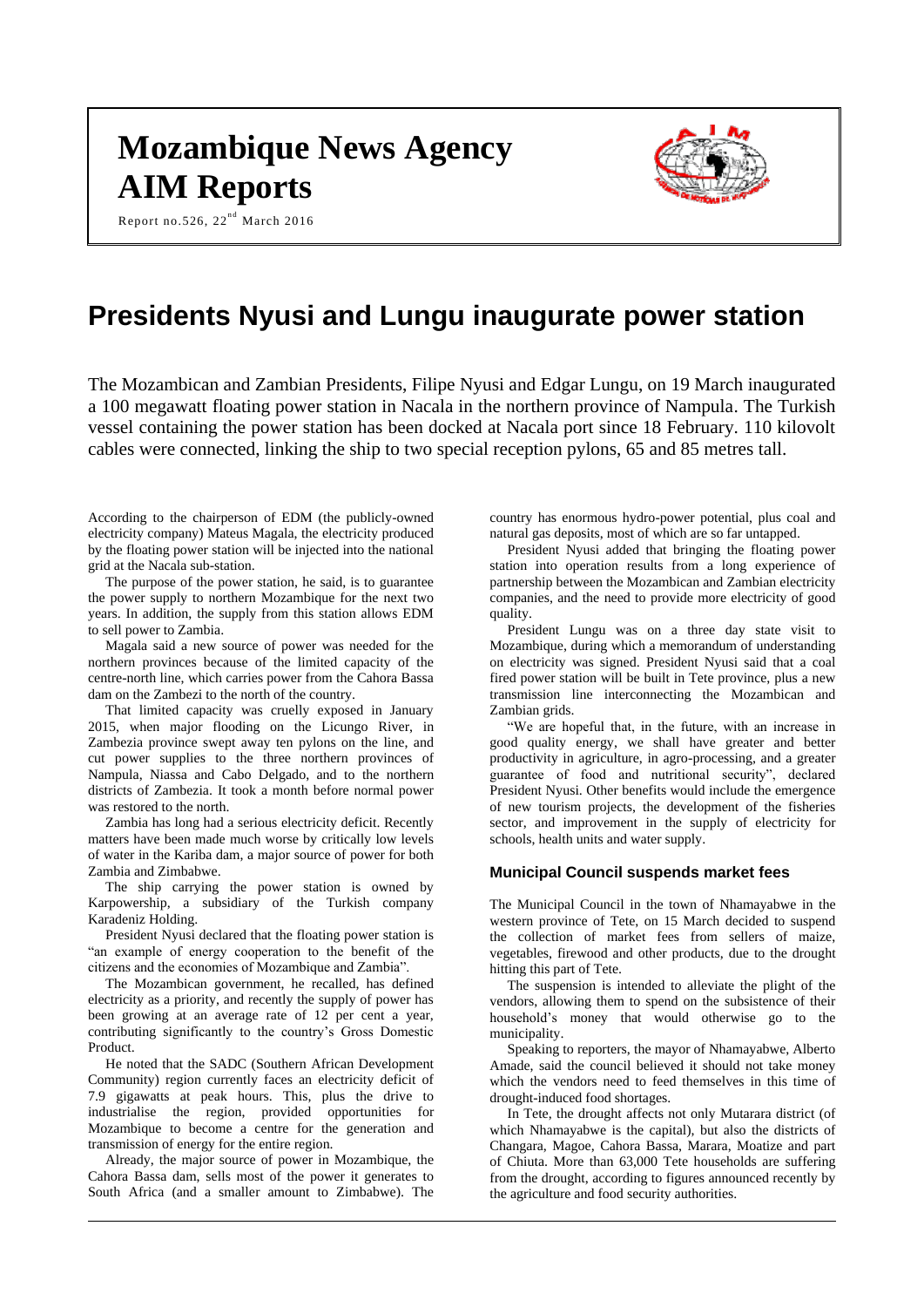# **Two die as police interrupt kidnapping**

Two people died on 18 March during a clash between the police and a gang of kidnappers in Patrice Lumumba neighbourhood, in the southern city of Matola. One of the kidnap gang was shot dead in the shootout, but the other person who died was a passer-by struck by a stray bullet.

The drama began when a gang of six people kidnapped a woman named Felizarda Cohote, as she was opening the gate to her home in the Maputo neighbourhood of Mahotas. Two of the kidnappers took control of Cohote's vehicle and drove it towards Patrice Lumumba.

But the car was fitted with an electronic tracking device of the company Cartrack. When members of Cohote's family alerted the police, a police unit and Cartrack agents were able to follow the kidnappers.

Near the Patrice Lumumba market the criminals realised that they were being followed. They opened fire against the police, and in the exchange of shots one of the kidnappers and a bystander were killed.

According to the spokesperson for the Maputo Provincial Police Command, Juarce Martins, another member of the kidnap gang was seriously injured and is now in police custody, while the other four criminals, some of whom may also be injured, fled and are still at large. The kidnappers left behind them two pistols and 14 bullets.

Cohote was unharmed and the police returned her to her family later that evening.

#### **Five arrested for theft of hospital equipment**

Prosecutors in the central province of Sofala have ordered the arrest of five health officials in connection with the theft of medical equipment donated in February 2015 by the Rotary Club of Australia to Beira Central Hospital. Those detained include officials from the Beira hospital and from the Sofala Provincial Health Directorate.

Some of the stolen equipment was found at the "Sorridente" private clinic in Beira. The Sofala Provincial Attorney's office also ordered the seizure of the surgical beds and other material found at this clinic. The search will be extended to other Beira private clinics where it is believed that the equipment donated by the Rotary Club was diverted.

#### **Renamo boasts of impending coup**

Although so far there is so sign of the parallel government which Afonso Dhlakama, leader of the opposition party Renamo, promised to establish in six northern and central provinces in March, a prominent Renamo parliamentary deputy, Jose Manteigas, on 16 March insisted that "Renamo will govern in the provinces where it won".

Speaking in parliament Manteigas declared "Renamo governance is coming". He pledged the takeover would be "a peaceful transfer without violence", and urged Frelimo to cooperate. Despite the threats, Manteigas insisted "Renamo has no plan to divide the country".

His speech was met with rapturous applause from the Renamo benches, but the Frelimo deputies regarded it as an assault against the Mozambican state.

The spokesperson for the Frelimo parliamentary group, Edmundo Galiza-Matos Junior, told AIM "we feel indignant. We feel this is a provocation against a democratically established state. All Mozambicans should be indignant".

But Galiza-Matos said Frelimo has no plans to ask for Manteigas's parliamentary immunity to be lifted, so that he can be prosecuted for incitement to rebellion.

#### **Mozambique confiscates illegal fishing boat**

Maritime authorities have decided to confiscate the "Nessa 7", a longline tuna fishing boat flying the Panamanian flag, which was seized in December when it was caught fishing illegally in Mozambican waters.

The boat and all the fishing gear on board revert to the Mozambican state. In addition, the owner must pay a fine of 4.5 million meticais (US\$94,000), and the captain is banned from fishing in Mozambican waters for 36 months.

The national director of operations in the Ministry of the Sea, Inland Waters and Fisheries, Leonild Chimarizene, showed the confiscated boat to reporters on 16 March.

The owner of the "Nessa 7" has been named as Anthony Rowan Pentz, with a professional address in the South African city of Durban. The captain is Anthony Clement, from Myanmar. He and eight crew members were on board when the boat was seized. Clement is awaiting deportation.

The authorities intend to turn the "Nessa 7" from poacher into gamekeeper. It will join the vessels used by the maritime authorities to patrol the country's waters – just as the "Antillas Reefer", seized for illegal fishing in 2008, was converted into a patrol vessel, equipped with high technology surveillance equipment. Indeed, it was inspectors on the "Antillas Reefer" who in December seized the "Nessa 7".

The "Antillas Reefer" was flying the Namibian flag when it was caught, but its crew consisted mainly of Spaniards. It was fishing illegally for sharks when it was seized.

#### **Foreign workers must possess relevant qualifications**

Labour Minister Vitoria Diogo declared on 11 March that foreign workers must possess the relevant academic and professional qualifications if they are to work in Mozambique.

Speaking in Maputo at a seminar on "Chinese companies and labour questions in Mozambique", Diogo stressed that foreigners can only be admitted to work places when there are no Mozambicans with the required qualifications, or there are not enough of them.

Data from the Labour Ministry indicate that during 2015 inspectors found that 1,182 foreigners were being employed illegally, and they were suspended from their posts.

Diogo stressed that when recruiting workers, employers must establish the conditions for including skilled Mozambicans in jobs of the greatest technical complexity, and in administrative positions in the company.

They must also guarantee that expatriates work with Mozambicans to transmit their knowledge and experience

For his part, Chinese ambassador, Sun Jian, stressed that in recent years, cooperation between Mozambique and China has greatly increased, and consequently there has been a flow of Chinese companies into Mozambique.

He recognized the difficulties Chinese companies face in interpreting Mozambican labour legislation, but claimed "we are overcoming the various difficulties of language and culture. We believe that in this seminar we shall increase still further knowledge about labour laws and issues".

Sun declared that the Chinese companies operating in Mozambique are helping to create a good business environment.

The ambassador said the main foci of Chinese interest in Mozambique were infrastructures, the training of human resources, and financial support. Of these, "the most essential in our cooperation is the training of human resources", he stressed.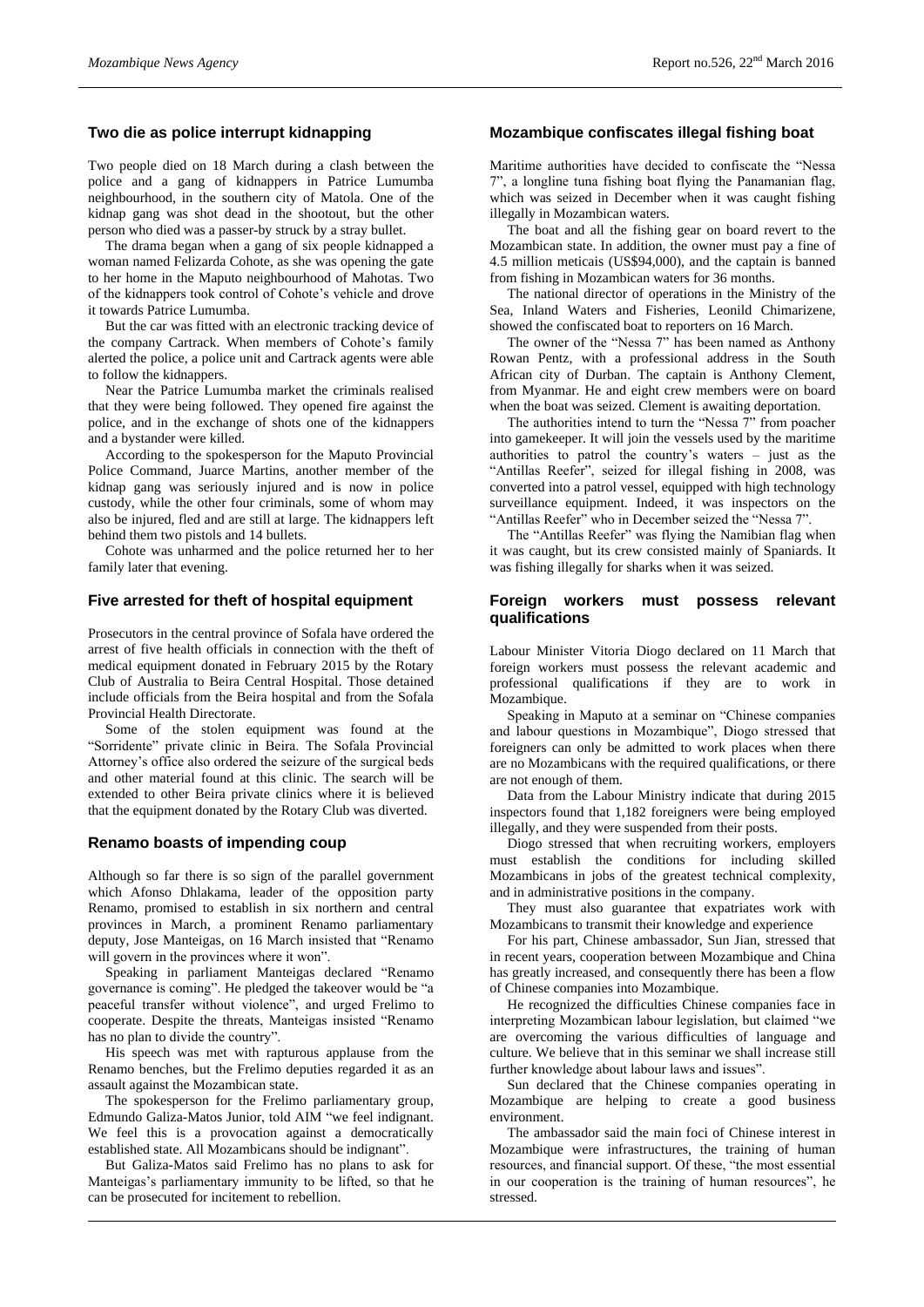#### **Deserters attempt to claim military pensions**

Among those who have attempted to claim military pensions are men who deserted from the Mozambican armed forces during the war of destabilization that raged between 1977 and 1992.

According to the Minister for Veterans' Affairs, Eusebio Lambo, giving a report to President Filipe Nyusi on 14 March, the deserters have been coming forward now, decades later, attempting to obtain pensions. He warned that those who deserted from the army have no right to any pension.

There were 1,170 deserters from Tete province now claiming pensions, said Lambo. From Sofala province, 220 deserters had fled into Malawi, while in Manica an entire battalion of 429 men were informally and illegally demobilized by their commander.

Mistakenly, the daily newspaper "O Pais" reported these desertions as something recent, in the context of the current clashes between the defence and security forces and gunmen of the opposition party Renamo.

Clarifying the matter, the spokesperson for the Ministry of Veterans' Affairs, Horacio Massangai, said the deserters were not from the current armed forces, the FADM, set up in 1994, under the peace agreement between the government and Renamo, but from the old government army, the FAM/FPLM, which had been disbanded to make way for the FADM.

"Yes, there were desertions", said Massangai, "but the numbers mentioned refer to the period before 1992 (the year of the peace agreement)".

There were two separate situations – soldiers who had deserted and now claim pensions to which they are not entitled, and soldiers who were irregularly demobilized. In the latter case, the fault may well lie with their commanders.

As for the procedures that should now be followed, Massangai said the guideline laid down by President Nyusi was that the requests for pensions should be dealt with on a case by case basis.

Lambo's report claimed that there are 189,687 veterans. Of these, 95,743 are veterans from the national liberation struggle of 1964-1974, while the remaining 93,944 fought during the war of destabilization, on both the government and the Renamo sides.

One problem is that some of the Renamo demobilized fighters have not yet registered, apparently due to the Renamo leadership's distrust of anything organized by the government.

# **Police seize rhino horn at airport**

The police have seized over 76 kilos of rhinoceros horn at Maputo International Airport. Announcing the seizure at a press conference on 14 March, the spokesperson for the Maputo City Police Command, Orlando Mudumane, said the horns were discovered in two suitcases, as they were being put on a flight to Kenya.

"The Mozambican police, in coordination with customs, seized two suitcases containing 76.6 kilos of rhinoceros horn and six kilos of lion claws and teeth", said Mudumane. The owner of the suitcases and their illicit contents has not yet been identified.

Since both African species of rhinoceros, the white and the black, are believed to be extinct in southern Mozambique, it is more than likely that the rhinos from which these horns were taken were poached in the Kruger National Park in South Africa.

The final destination of the horns is most unlikely to have been Kenya. The main market for rhino horn is the Far East, particularly Vietnam, where the powdered horn is believed to have near miraculous healing powers, curing everything from hangovers to cancer. Such claims are entirely bogus since rhino horn consists mostly of keratin, the same protein found in human hair and fingernails.

The Asian demand for rhino horn has turned it into a more expensive substance than gold or cocaine. The price quoted last year was US\$60,000 for a kilo of horn. So last week's haul at the airport was worth about US\$4.6 million on the illegal market.

# **Forestry Services abort timber smuggling in Zambezia**

An anonymous tip-off allowed the Forestry and Wildlife Services in the central province of Zambezia on 12 March to abort an attempt to smuggle large amounts of illegally logged timber out of the Muaquiua area, in Mocuba district.

Forestry wardens, accompanied by members of the environmental police unit, followed the tip-off and found a man named Agostinho Madembe loading over 20 logs of a precious hardwood known as chanfuta onto the truck he was driving.

The wardens warned him that, under Mozambican environmental legislation, equipment used in illegal logging can be seized – which means that his truck will be forfeit to the state. Madembe paid little attention to the warning. He managed to lock the cab of the truck and slip away into the bush. The authorities reacted by emptying all the tyres of air, so that the truck cannot be moved.

The wardens found that the local community was collaborating with the illegal loggers. A community leader said the loggers had promised them 70,000 meticais (US\$1,430) for their cooperation.

But, if properly marketed, the 20 chanfuta logs could sell for around a million meticais. So not only were members of the community participating in the destruction of their own environment, but they were also being swindled out of large sums.

Fearing that the community leader was about to be arrested, local peasants barricaded the road to prevent the wardens and police from leaving. Eventually the removal of the barricades was negotiated – but not before the vehicles leaving the area were inspected to make sure that the community leader was not a prisoner inside them.

Eugenio Manhica, head of the Zambezia forestry and wild life department, said that, regardless of the attitude of the local community, the authorities would pursue the case "so that the authors of the crime are held responsible for their acts".

The illegal logging took place inside a legally granted timber concession. A representative of the concession, Erasmo Valente, said he had every intention of taking the case to court, so that the illegal loggers and their accomplices in the community would learn that they cannot cut down trees however and wherever they like.

This is a condensed version of the AIM daily news service – for details contact [pfauvet@live.com](mailto:pfauvet@live.com)

\_\_\_\_\_\_\_\_\_\_\_\_\_\_\_\_\_\_\_\_\_\_\_\_\_\_\_\_\_\_\_\_\_\_\_\_\_\_\_\_\_\_\_\_

\_\_\_\_\_\_\_\_\_\_\_\_\_\_\_\_\_\_\_\_\_\_\_\_\_\_\_\_\_\_\_\_\_\_\_\_\_\_\_\_\_\_\_\_